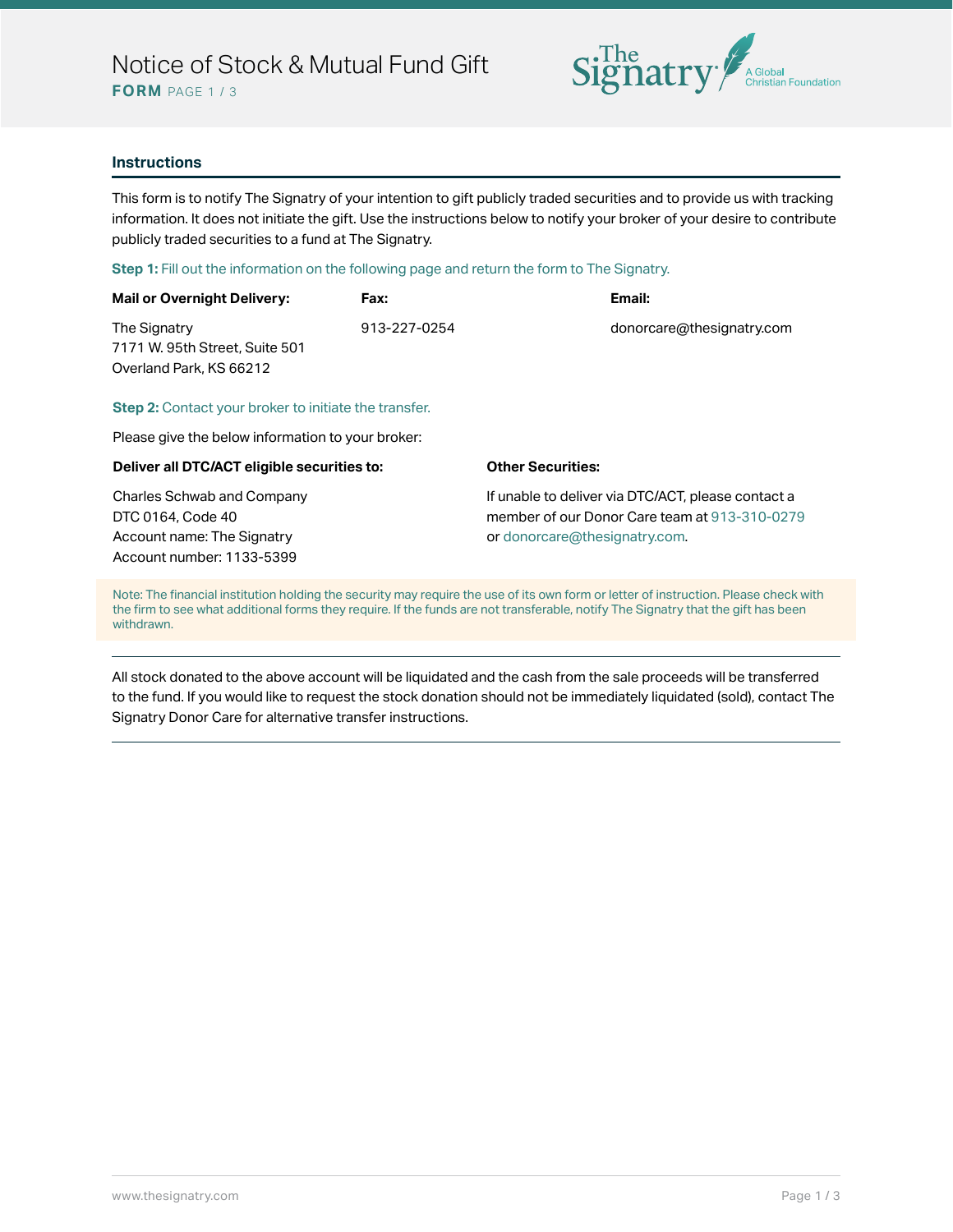## Notice of Stock & Mutual Fund Gift





## **Fund Information**

This gift is intended to be given as an irrevocable donation to The Signatry and placed in the following fund:

| <b>Fund Name</b> |  |
|------------------|--|
|------------------|--|

#### Fund ID

All stock donated to the above account will be liquidated and the cash from the sale proceeds will be transferred to the fund. If you would like to request the stock donation should not be immediately liquidated (sold), contact The Signatry Donor Care for alternative transfer instructions.

## **Source of Contribution**

Please complete the following details regarding your contribution:

| <b>Contributor's Name</b> |     |  |  |  |
|---------------------------|-----|--|--|--|
|                           |     |  |  |  |
|                           |     |  |  |  |
| Street                    |     |  |  |  |
|                           |     |  |  |  |
| State                     | Zip |  |  |  |
|                           |     |  |  |  |
|                           |     |  |  |  |
|                           |     |  |  |  |
|                           |     |  |  |  |
|                           |     |  |  |  |
|                           |     |  |  |  |
|                           |     |  |  |  |
|                           |     |  |  |  |

#### **List of Marketable Securities**

Please complete the following information regarding your contribution so that we can identify your gift when it is transferred to The Signatry.

If you are transferring more than 3 securities, please attach a spreadsheet with the full list of securities.

| 1. | <b>Name of Security</b> | # of Shares         |
|----|-------------------------|---------------------|
|    | <b>Ticker/CUSIP</b>     | Expected Value (\$) |
| 2. | Name of Security        | # of Shares         |
|    | <b>Ticker/CUSIP</b>     | Expected Value (\$) |
| 3. | Name of Security        | # of Shares         |
|    | <b>Ticker/CUSIP</b>     | Expected Value (\$) |

If you wish to contribute an asset other than cash or publicly traded securities, please contact The Signatry to discuss the review process.